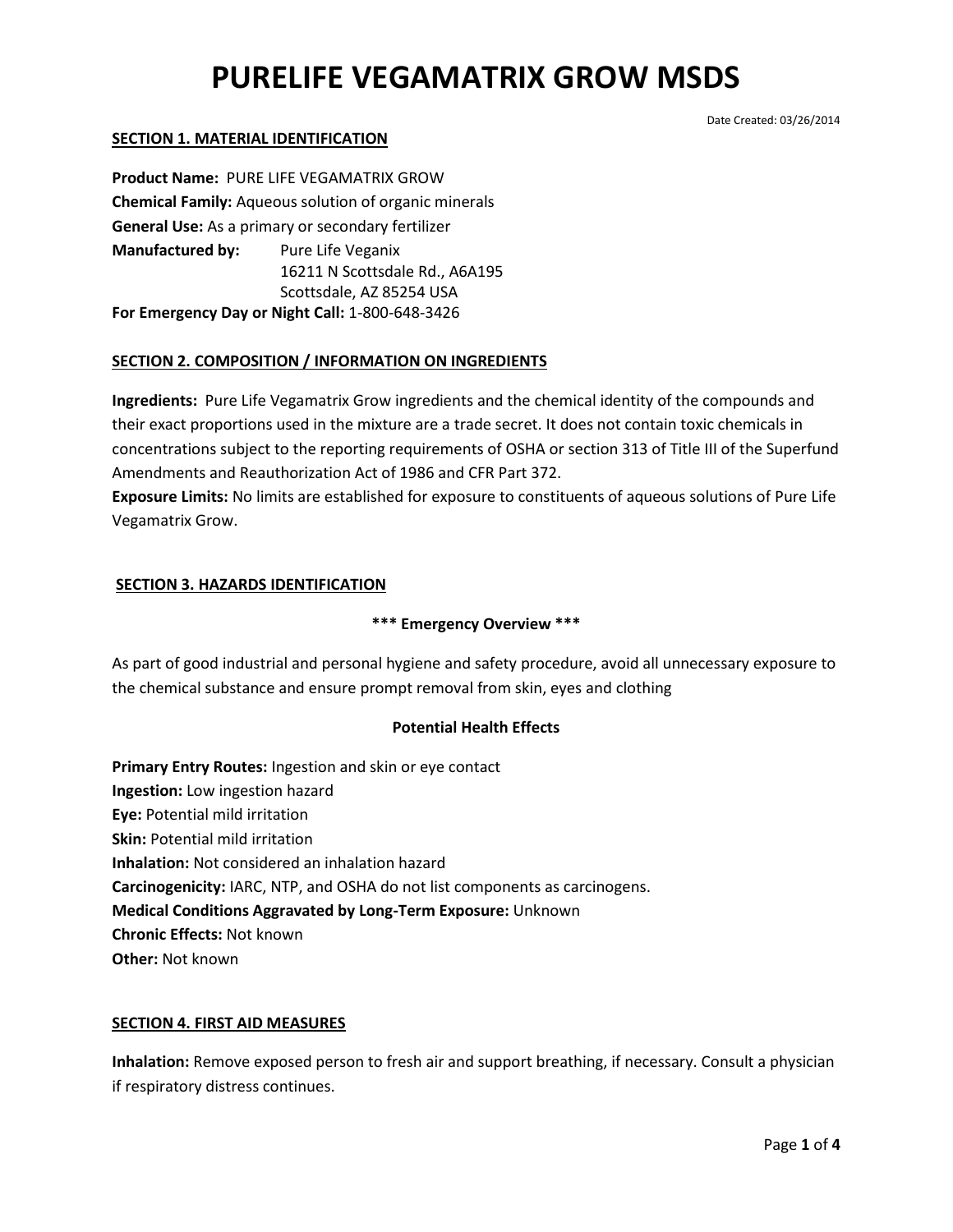#### Date Created: 03/26/2014

**Ingestion:** If swallowed, give several glasses of water to drink to dilute product. Never give anything by mouth to an unconscious person. Induce vomiting as directed by medical personnel. Call a physician. **Eye Contact:** Do not allow victim to rub or keep eyes tightly shut. Gently lift eyelids and flush immediately and continuously with flooding amounts of water for at least 15 minutes. Consult a

physician or ophthalmologist if pain or irritation develops.

**Skin Contact:** Wash exposed area with mild soap and water. For reddened or blistered skin, consult a physician.

**After first aid:** Get appropriate community medical support.

# **SECTION 5. FIRE AND EXPLOSION DATA**

**Flammability Classification:** Not flammable

**Burning Rate:** Not combustible

**Extinguishing Media:** Use any means suitable for extinguishing surrounding fire.

**Fire Fighting Equipment:** Because fire may produce toxic thermal decomposition products, wear a selfcontained breathing apparatus (SCBA) with a full-face piece.

# **SECTION 6. ACCIDENTAL RELEASE MEASURES**

**Spill/Leak Procedures:** Spills should be wiped up with absorbent towels, or mopped up carefully and held for reclamation or disposal.

**Regulatory Requirements:** Avoid infiltration of the undiluted product into drains, surface water, groundwater, and soil.

# **SECTION 7. HANDLING AND STORAGE**

**Handling Precautions:** Avoid ingestion, skin contact, eye contact, and inhalation **Storage Requirements:** Keep in tightly closed containers in a cool, dry, ventilated area. **Regulatory Requirements:** Follow applicable OSHA regulations.

# **SECTION 8. EXPOSURE CONTROLS / PERSONAL PROTECTION**

**Ventilation:** Not required

**Administrative Controls:** Minimize direct contact with the product.

**Respiratory Protection:** If this product is used as directed, respiratory protection is not required. Seek professional advice prior to respirator selection and use. Follow OSHA respirator regulations (29 CFR 1910.134) and, if necessary, wear a MSHA/ NIOSH-approved respirator. If respirators are used, OSHA requires a written respiratory protection program that includes, at least: medical certification, training, fit testing, periodic environmental monitoring, maintenance, inspection, cleaning, and convenient, sanitary storage areas.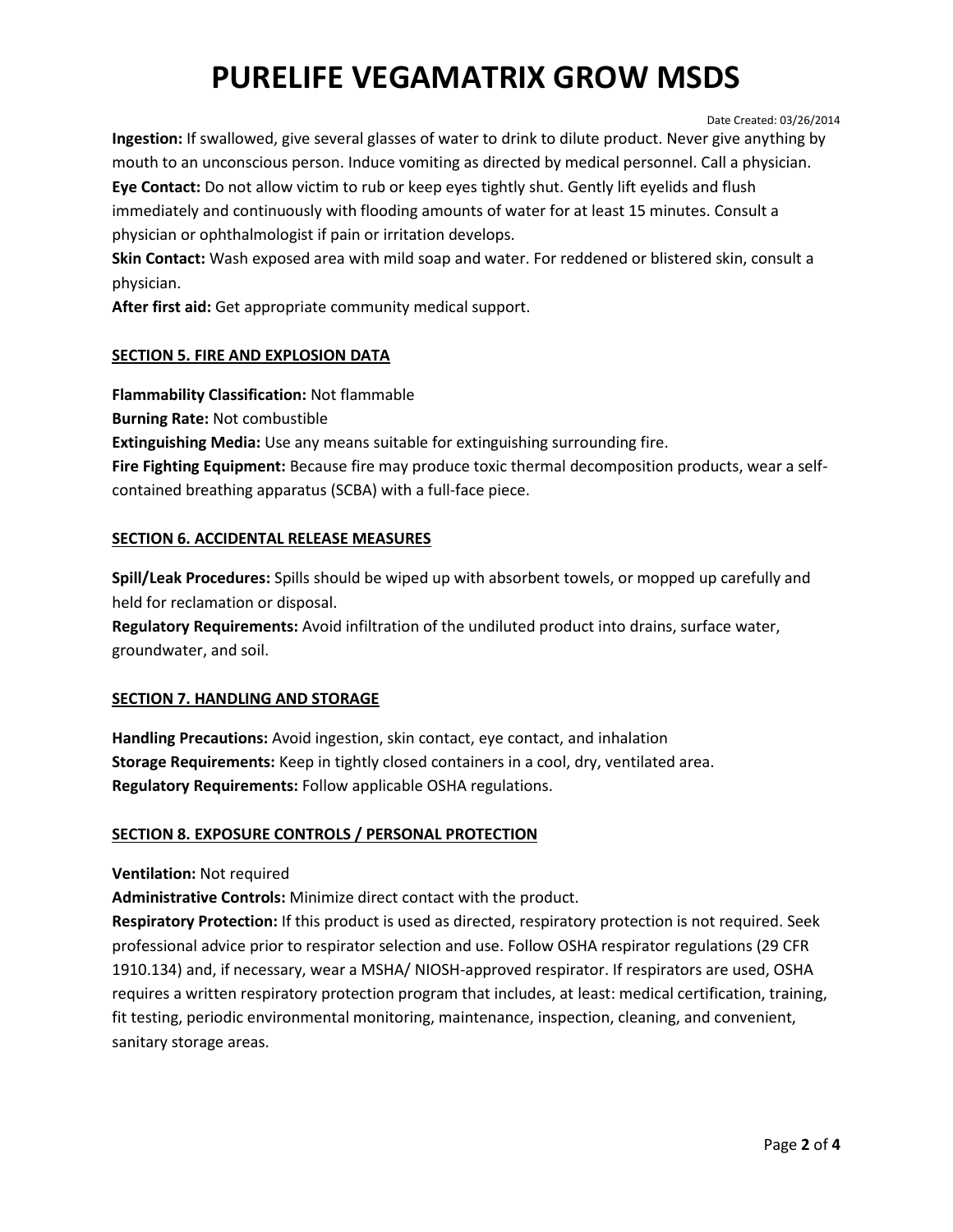Date Created: 03/26/2014

**Eye Protection:** When handling protective eyewear or goggles should be worn per OSHA regulations (29 CFR 1910.134). Contact lenses pose a special hazard. Soft lenses may absorb irritants, and all contact lenses concentrate irritants. Particles may adhere to contact lenses and cause corneal damage. **Protective Clothing:** Wear impervious protective clothing when the possibility of skin or clothing contamination may exist.

**Safety Stations:** Eye wash stations, quick drench showers, and washing facilities should be readily accessible to workers handling large quantities.

**Contaminated Equipment:** Remove this material from shoes and equipment. Launder contaminated clothing before wearing.

**Comments:** Never eat, drink, or smoke in work areas. Practice good personal hygiene after using this product, especially before eating drinking, smoking, using the toilet, or applying cosmetics.

# **SECTION 9. PHYSICAL AND CHEMICAL PROPERTIES**

**Physical State:** Aqueous solution **Specific Gravity:** 1.1 ± .07 **Appearance:** Black colored liquid **pH:** 4.42 ± .05 **Odor Threshold Range:** Unknown **Vapor Pressure:** Unknown **Water Solubility:** Soluble **Other Solubilities:** Unknown **Boiling Point:** 100ºC **Freezing Point:** -1ºC **Viscosity:** Unknown

# **SECTION 10. STABILITY AND REACTIVITY**

**Stability:** Stable at room temperature in closed containers, under normal storage and handling conditions **Polymerization:** Hazardous polymerization does not occur. **Chemical Incompatibilities:** Hypochlorite's, strong oxidizing agents **Conditions to Avoid:** Contact with incompatibles **Hazardous Decomposition Products:** N/A

#### **SECTION 11. TOXICOLOGICAL INFORMATION**

Not believed to be toxic

# **SECTION 12. ECOLOGICAL INFORMATION**

**Ecotoxicity:** Unknown